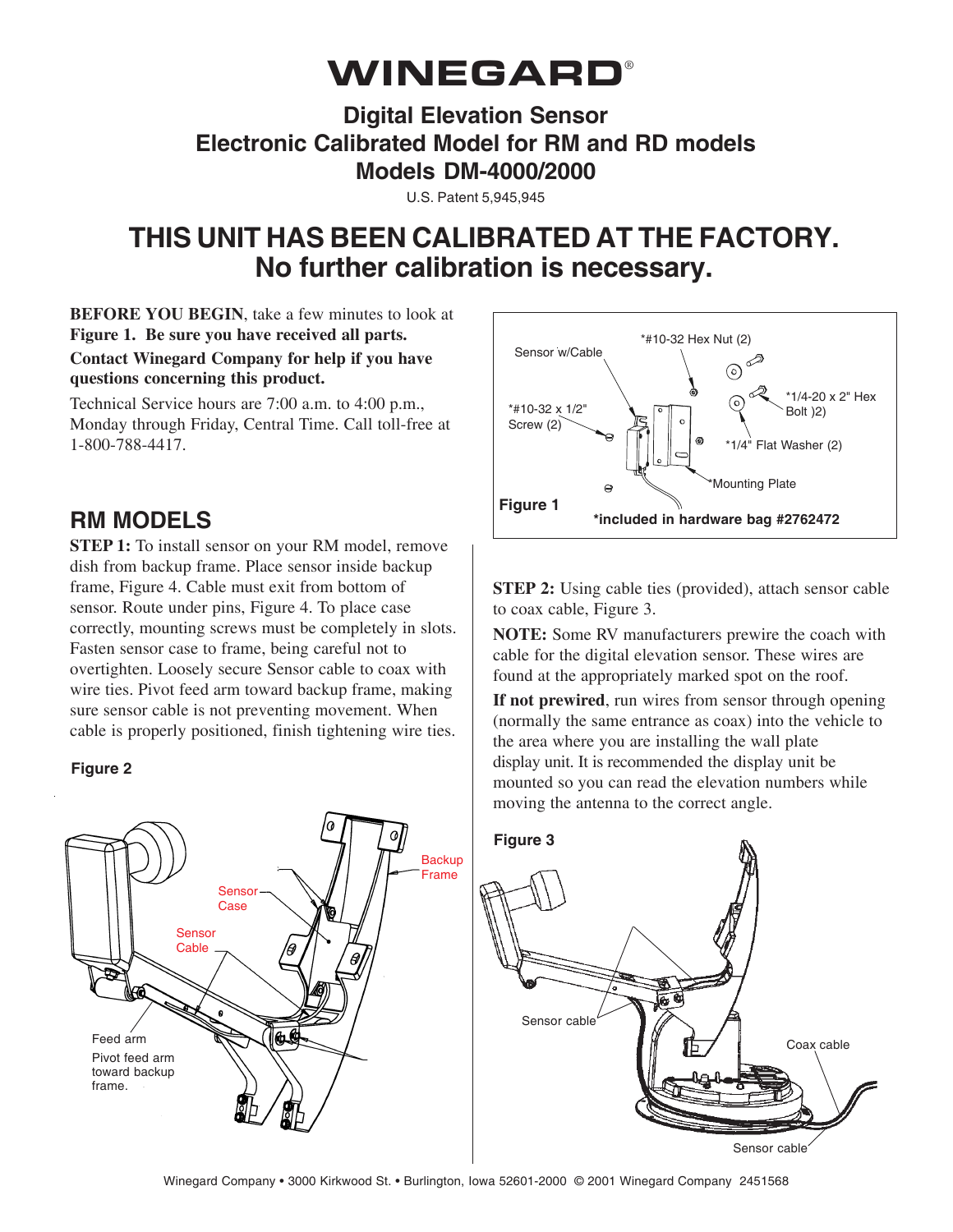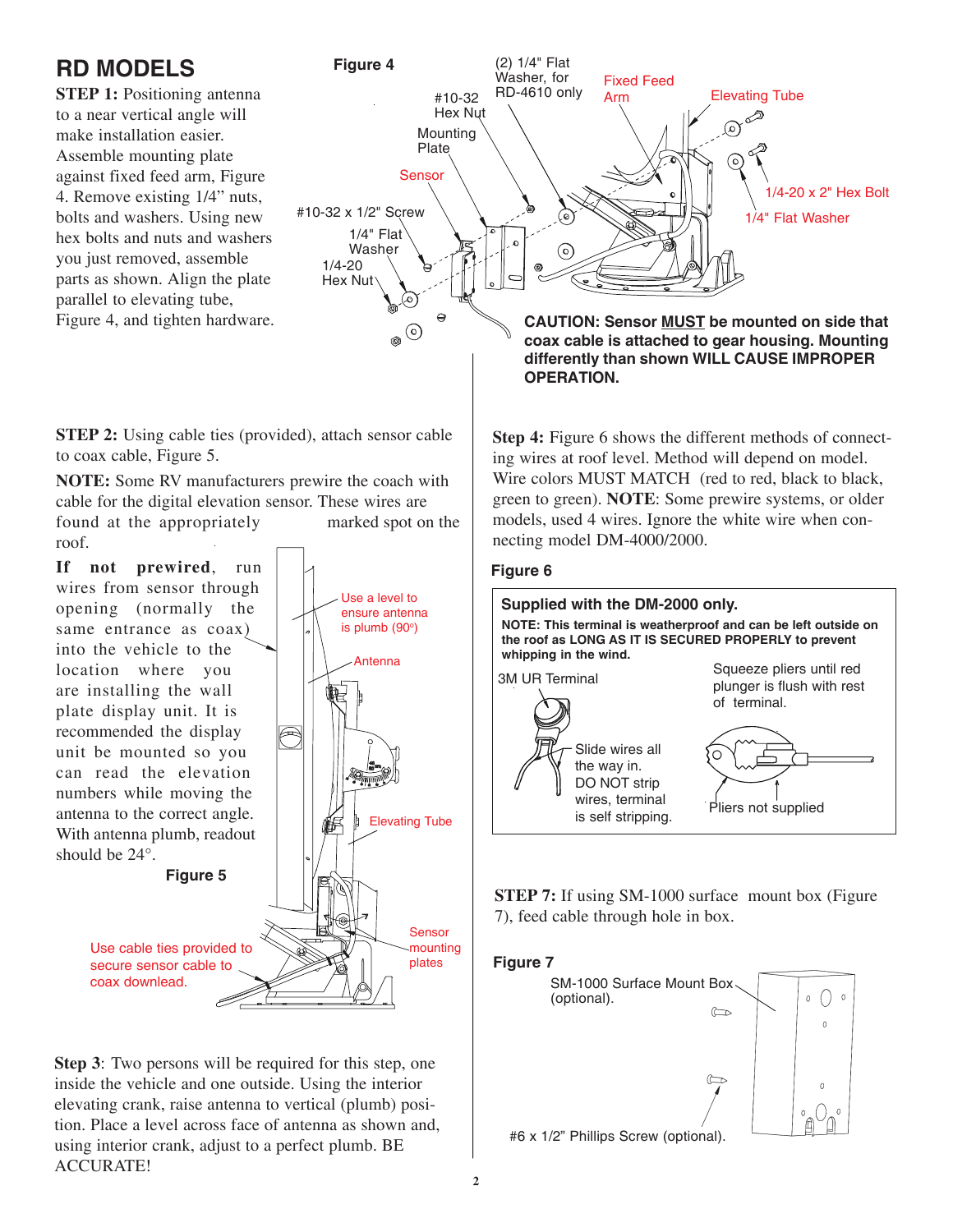#### **CAUTION: If using +12 VDC, it must be FILTERED**! If using non-filtered +12 VDC, the product will be **damaged** and **Warranty voided**.

**STEP 8:** Connect wires coming from sensor on roof to wall plate display in vehicle, Figure 8. It is important to properly connect the wires at the roof and the wall plate. (Plug will click when inserted properly.) The system is designed to use a 9 volt battery **OR** +12 VDC from vehicle. Do not use both! **IMPROPER WIRING WILL CAUSE DAMAGE TO THE PRODUCT.**

**STEP 9:** Pressing the button when the antenna is in a vertical position should display 24 (can be plus [+] or minus [-] 1 degree). Display will automatically turn off after 1 minute.

**STEP 10: Check connectors and cable entry points.** Be sure these areas are **properly sealed to prevent water damage** to the system and property.

### **ERROR CODES on display**

LL ............... Low Limit (antenna too low) HL .............. High Limit (antenna past range of readout) LO ............ Low Battery ER .... Connection Fault (check wiring & connections)

### **OPERATING INSTRUCTIONS**

**STEP 1:** Using satellite receiver, find correct elevation for your location. See the receiver manual for details of setup information.

**STEP 2:** Press button on Winegard digital display wall plate. If antenna is in travel position, the display will show HL for High Limit (RD models), LL for Low Limit (RM models).

**STEP 3:** Crank elevation handle to raise antenna. Stop when readout displays correct elevation for your location.(Found on receiver setup menu.)

**STEP 4:** Rotate antenna VERY SLOWLY until correct satellite signal is acquired. NOTE: Rotate  $3^{\circ}$  and stop. DO NOT rotate continuously even if your are rotating slowly. If the elevation angle has changed, it could be due to the following —

• Vehicle is not parked level.

• Antenna system mounted on slightly sloped roof. If this is the reason, after you have rotated the antenna to the appproximate correct compass direction, adjust to correct elevation and continue search.

#### **Special Notes:** When you have found the satellite signal, adjust the antenna up/down and right/left for the strongest signal your receiver displays. Due to variation in receivers and installation methods, you may find the elevation numbers after peaking on strongest signal no longer match what the receiver display recommended. This is normal. The elevation sensor should always get you close enough to pick up a signal to peak on. If display turns off while you're searching, just push button for another minute of operation. With a little practice, most users find the signal in 30 to 50 seconds.

#### **Replacement Parts**

For replacement parts, contact Winegard Company. Customer Service hours are 7:00 a.m. to 5:00 p.m., Monday - Friday, Central Time. Call toll-free 1-800-288-8094. Credit card only, \$5.00 minimum order. Refer to Figure 1 on page 1 of this instruction sheet for part numbers.

### **Figure 8**